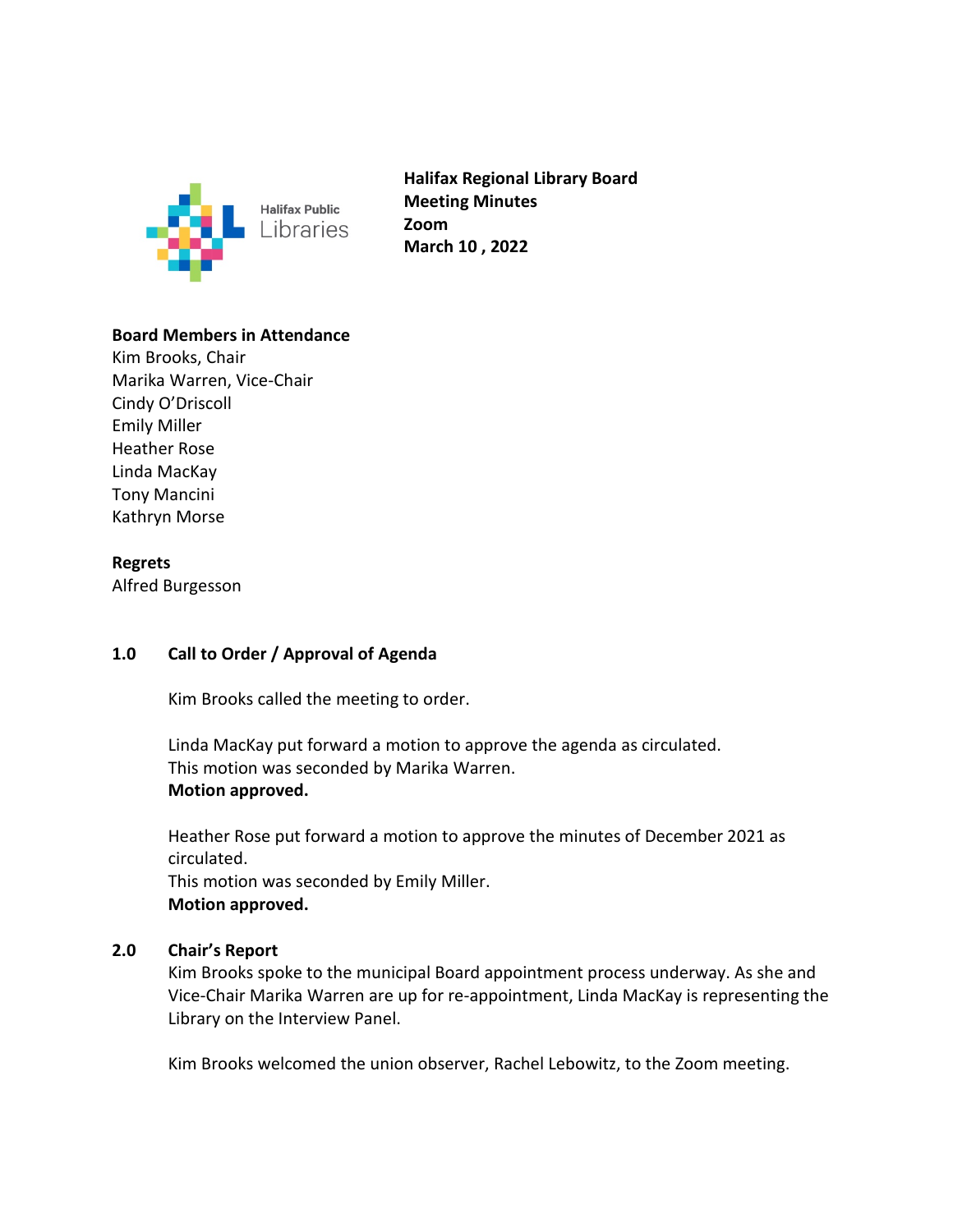# **3.0 Chief Librarian & CEO Report**

Åsa Kachan provided an overview to the Board regarding a number of current issues at the Library. Highlights included:

- People & their energy are returning back to the Library space and gate counts are consistently increasing
- Phase 2 of the province's re-opening plan started March 7. The Library returned to full capacity in the space, with social distancing remaining. March 25 will see more changes to the space with no physical distancing required. This will mean a return of some equipment and people will be able to gather in meeting rooms, etc. When masks are no longer required, we will be able to have food and drink return. The current decision is that staff will continue to remain masked until at least end of April.
- Vaccine requirement was lifted today for provincial employees. The Library will be following suit with a similar announcement.
- Covid sick days (10) will continue for staff until at least end of April
- People have various levels of comfort, but Staff were relieved for staff to keep the masks in place for the time being.
- We have been monitoring and staff cases are declining the situation is improving.
- We are nearing the end of Strategic Workforce Plan implementation with staff moving to new locations and positions. We will be compiling some data and illustrate these changes to the Board.
- Incredible thanks for the herculean effort by the payroll team of Todd Murchison, Yashika Sally and Noha Elshamy who worked to calculate and incorporate all of the new information correctly into the system. Strategic Workforce Plan
- LEAD Bootcamp was held and was very successful. These sessions built individual competence and competence as a cohort, setting the group up to have a more intensive orientation going forward.

# **4.0 Board Committee Reports**

# **4.1 Board Executive**

The Executive Committee met virtually to recommend Kathryn Morse's membership to join the Finance, Audit & Risk Committee.

Kim Brooks put forward the following motion:

THAT the Halifax Regional Library Board name Kathryn Morse to the Finance & Executive Committee of the Halifax Regional Board.

This motion was seconded by Marika Warren. *Motion approved.*